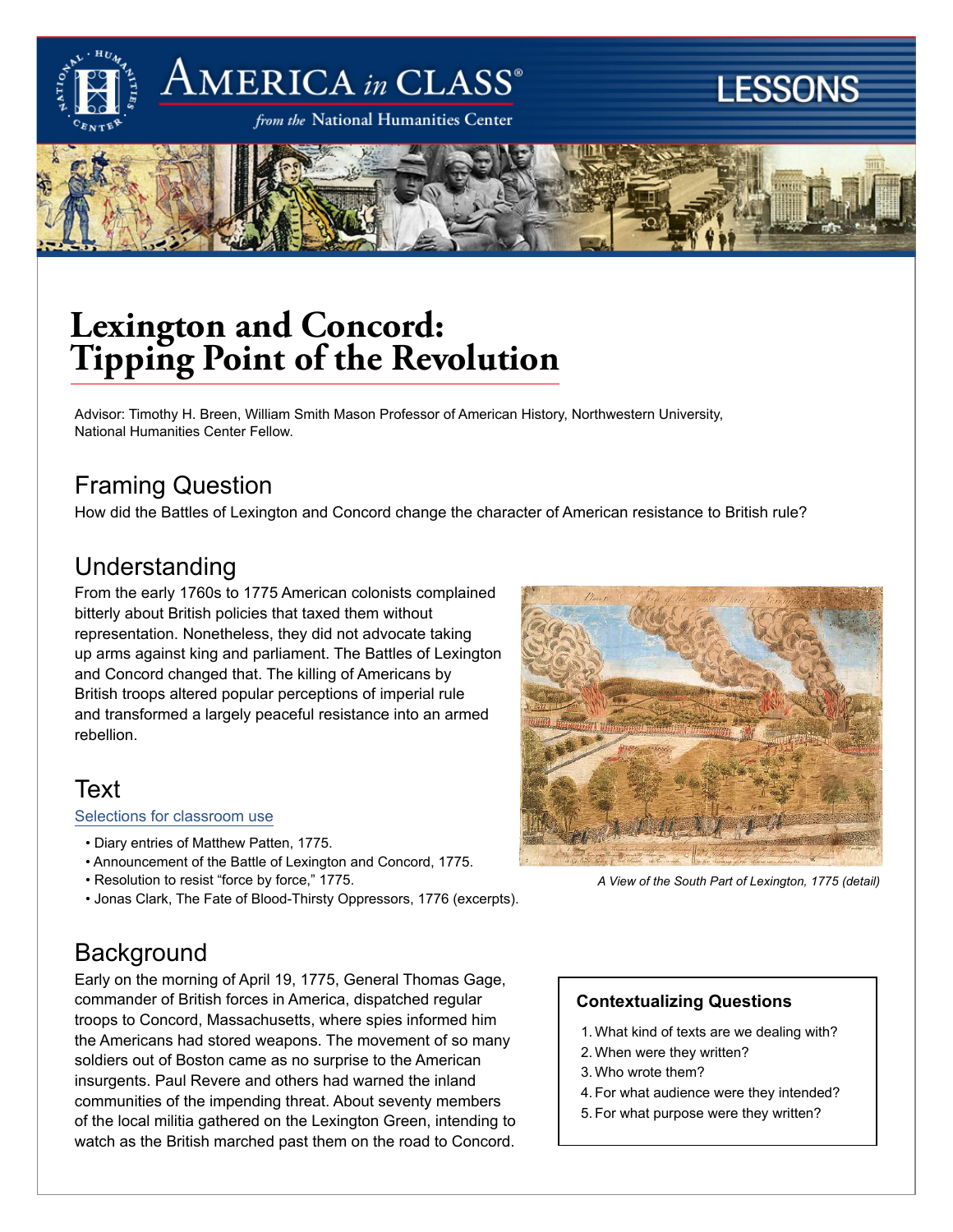But after a British officer ordered the Americans to lay down their guns, someone fired, and after a few minutes, eight colonists were dead. The news spread quickly throughout the region. Within hours hundreds of Americans confronted the British at Concord. The death of the Lexington militiamen and the pitched battle that developed as British troops retreated to Boston electrified the communities from New Hampshire to Georgia. People who had assumed that resistance to taxation without representation involved peaceful strategies such as boycotts and petitions dramatically discovered that the imperial crisis had taken a violent turn. Ordinary men and women suddenly and decisively came forward and transformed protest into a massive insurgency.

During the 1760s and early 1770s Americans spoke eloquently about abstract principles such as liberty and rights. After 1775 the political landscape changed radically. Unhappy colonists discovered that successful revolutions—the mobilization of sufficient numbers of ordinary people to sustain resistance against a powerful empire—required an emotional component. American historians seldom mention anger and hate as aspects of revolutionary ferment, preferring to concentrate on reasoned academic texts written by men such as John Adams, Thomas Jefferson, and John Dickinson. These pamphlets undoubtedly served to instruct the colonists about their rights as citizens and British subjects. What goes missing from this perspective is the sense of outrage that propelled the revolution forward.

WILLIAMSBURG, SATURDAY, April 29, 1775. A T E laft night an exprefs arrived from Philadelphia, with the  $A T E$  late mght an express arrived from Philadelphia, with the<br>comparison in the commuter of correspondence in this city. forwarded to the committee of correspondence in this city.

forwarded to the committee of correspondence in this city.<br>
The blow (fo much dreaded by our noble friend Lons CHATHAM) is<br>
now firmly, a great deal of blood fpile, and much more, it is likely, than<br>
the prefent advices c A strategy the decisive blow is firuck, which may involve millions in the<br>
confequences; and, believe me, the very firit drop of blood that is fpilled<br>
confluence of a wound early filled over; it will be irritabile vulnus

P H I L A D E L P H I A, April 24, 1775. An express arrived at five o'clock this evening, by which we have the following advices, viz.

WATERTOWN, Wednefday morning, near 10 o'clock.  $T_0$  all FRIENDS of AMERICAN LIBERTY. BE it known, that this morning, before break of day, a brigade, Confifting of about 1000 or 1200 men, landed at Phipps farm, at Cambridge, and narched to Lexington, where they found a com-<br>pany of our colony militia in arms, upon whom they fired, without any provocation, and killed fix men, and wounded four others. By an express from Bofton, we find another brigade is now on its march from Bofton, fuppofed to confift of 1000 men. The bearer, Trial Briffet, is charged to alarm the country, quite to Connecticut; and<br>all perfons are defired to furnifh him with frefh horfes, as they may be needed. I have fpoken with feveral, who have feen the dead and is a model. Pray let the Delegates from this colony to Connecticut fee<br>this; they know Col. Fofter, one of the Delegates.

Lins; they know Col. Folier, one of the committee.<br>
A true copy from the original, by order of the committee of corref-<br>
pondent of Worcefter, April 1775.<br>
Atteffed and forwarded by the committes of Brookline, Norwich,

New London, Lyme, Saybrook, Killingfworth, E. Guilford, Guilford, Brandford, Newhaven.

*Broadside announcing the Battle of Lexington and Concord, published by the Williamsburg, Virginia, Committee of Correspondence, April 29, 1775*

### Text Analysis

#### **Diary entries of Matthew Patten, April 18–21, 1775**

18th — I made a new handle to our Spade and made a pole to fish at the ponds

19th — I got james Orr to make two hoops for our great Kittle one of them was my iron the other was Sheds and he made part of a chain for my Cannoe of my iron and writ a deed from Alexander McCalley to his son Alexander and I took the acknowledgement unpaid.

20th — I Recd [received] the, Melancholy news in the morning that General Gages troops had fired on our Contrymen at Concord yesterday and had killed a large number of them our town was notified last night We Generay met at the meeting house about 9 of the Clock and the Number of twenty or more went Directly off from the Meeting house to assist them And I came to Sheds and james Orr made me a great wheel Spindle of my Steel and he mended the Ear of a little kittle and finished the chain for my cannoe he found iron for near a quarter of the chain the rest was mine And our john came home from being down to Pentuckett and intended to Sett off for our army to morrow morning and our Girls sit up all night bakeing bread and fitting things for him and john Dobbin

21st — our john and john Dobbin and my bror [brother] Samuell two oldest sons sett off and joyned Derryfield men and about six from Goffestown and two or 3 more from this town under the comand of Capt john Moor of Derryfield they amounted to the No of 45 in all Sunkook men and two or three others that joined them marched in about an hour after they to 35 there was nine more went along after them belonging to Pennykook or thereabouts and I went to McGregores and I got a pound of Coffie on Credit

1. How would you describe Matthew Patten's diary? How does it differ from 21st-century ideas of what a diary is for?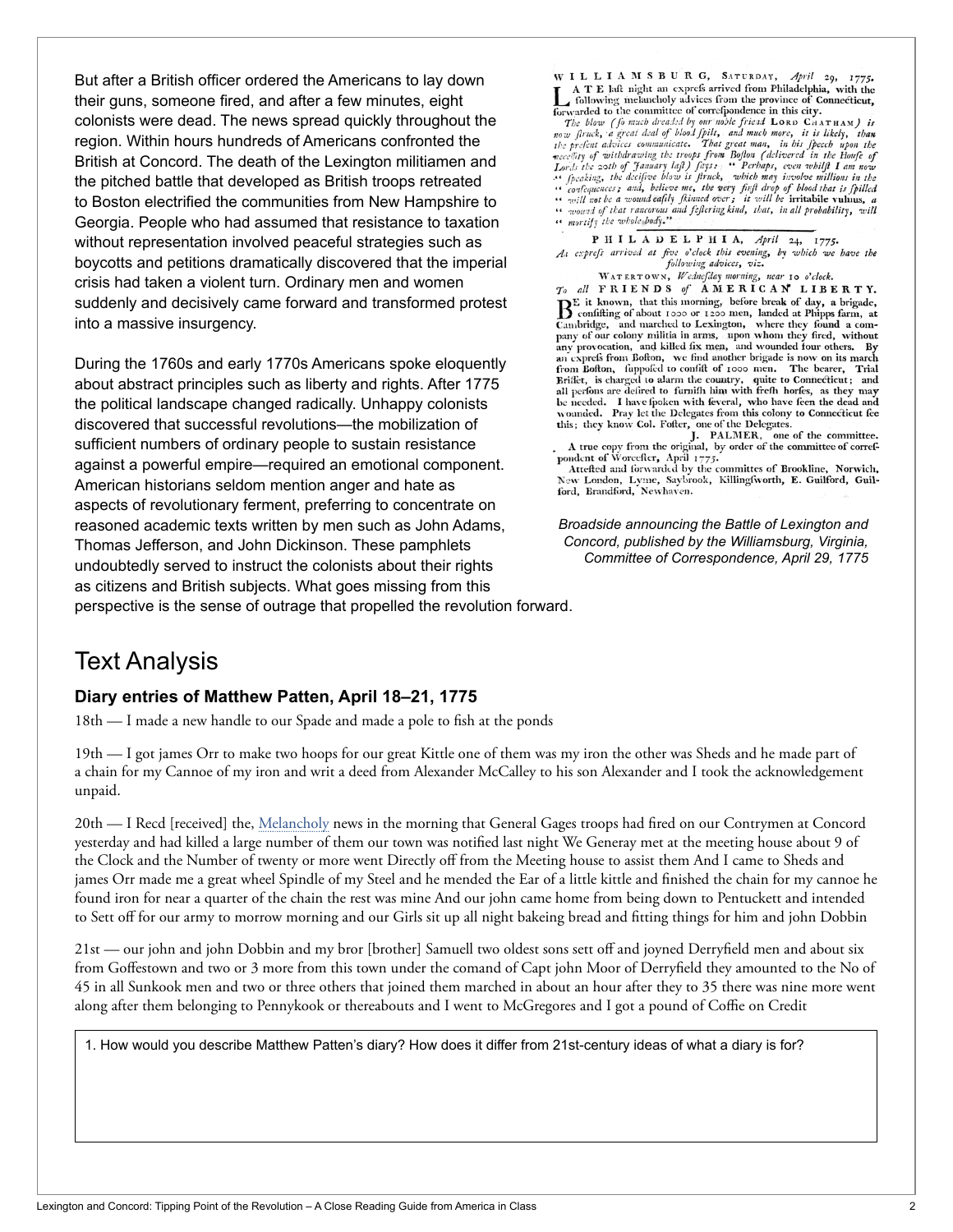2. Can we trust Patten's diary? Why or why not?

3. How does Patten's matter-of-fact presentation affect our perception of Bedford's preparation for war?

4. What impact did the news from Lexington and Concord have upon Bedford?

5. What does it suggest that men from surrounding towns joined Bedford men on the march to Concord?

6. What does the speed with which the region's men organized themselves suggest?

7. Would it not have been wiser for Matthew's son and his friends to have waited a few days before rushing off to join the American army?

8. What does Patten's use of the term "our Countrymen" suggest?

9. From this passage what can you infer about the role women played in the mobilization?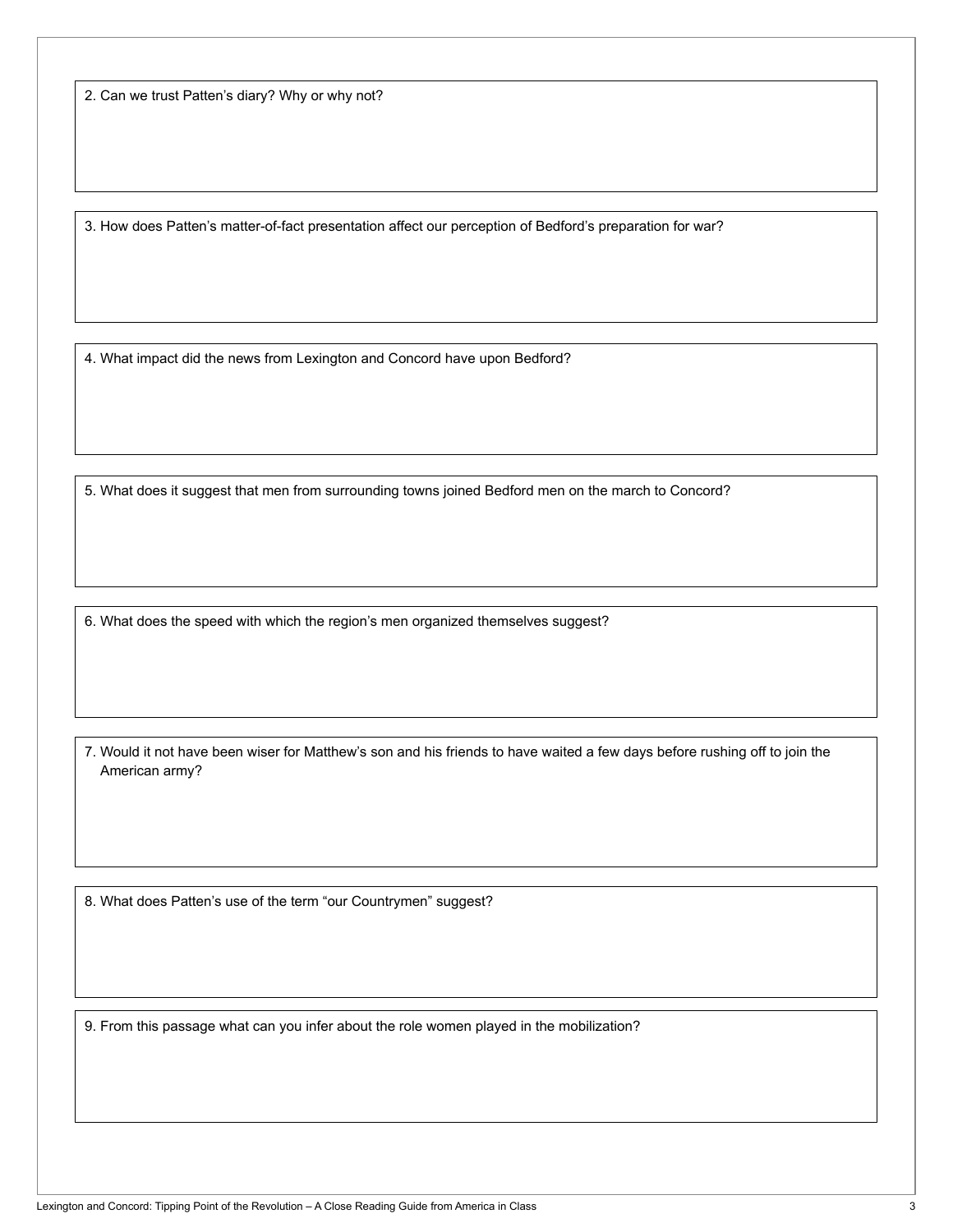#### **Excerpts from the Williamsburg Committee of Correspondence**

*WILLIAMSBURG [Virginia], SATURDAY, April 29, 1775.*

LATE last night an express [news bulletin sent by stagecoach or person on horseback] arrived from Philadelphia, with the following melancholy advices [news] from the province of Connecticut, forwarded to the committee of correspondence in this city....

*PHILADELPHIA [Pennsylvania], April 24, 1775.* An express arrived at five o'clock this evening, by which we have the following advices, viz. [namely]:

 *WATERTOWN [Connecticut], Wednesday morning, near 10 o'clock.* To all FRIENDS of AMERICAN LIBERTY.

 Be it known, that this morning, before the break of day, a brigade, consisting of about 1000 or 1200 men, landed at Phipps farm, at Cambridge [Massachusetts], and marched to Lexington, where they found a company of our colony militia in arms, upon whom they fired, without any provocation, and killed six men, and wounded four others. By an express from Boston, we find another brigade is now on its march from Boston, supposed to consist of 1000 men. The bearer, Trial Bisset, is charged [ordered to] to alarm [warn] the country, quite [all the way] to Connecticut; and all persons are desired [requested] to furnish him with fresh horses, as they may be needed. I have spoken with several, who have seen the dead and wounded....

J. PALMER, one of the committee.

 A true copy from the original, by order of the committee of correspondence of Worcester [Massachusetts], April 1775. Attested and forwarded by the committees of Brookline [Massachusetts], Norwich, New London, Lyme, Saybrook, Killingsworth, E. Guilford, Brandford, Newhaven [Connecticut towns].

10. How would you imagine the readers of this report would react?

11. Which details would evoke the strongest response?

12. How do the presumed author, J. Palmer, and the distributors of this dispatch seek to assure readers of its credibility?

13. Why was it important to list the Committees that forwarded the dispatch?

14. Who are the "Friends of American Liberty"?

15. What does this bulletin suggest about the colonists' readiness for a British attack?

Lexington and Concord: Tipping Point of the Revolution - A Close Reading Guide from America in Class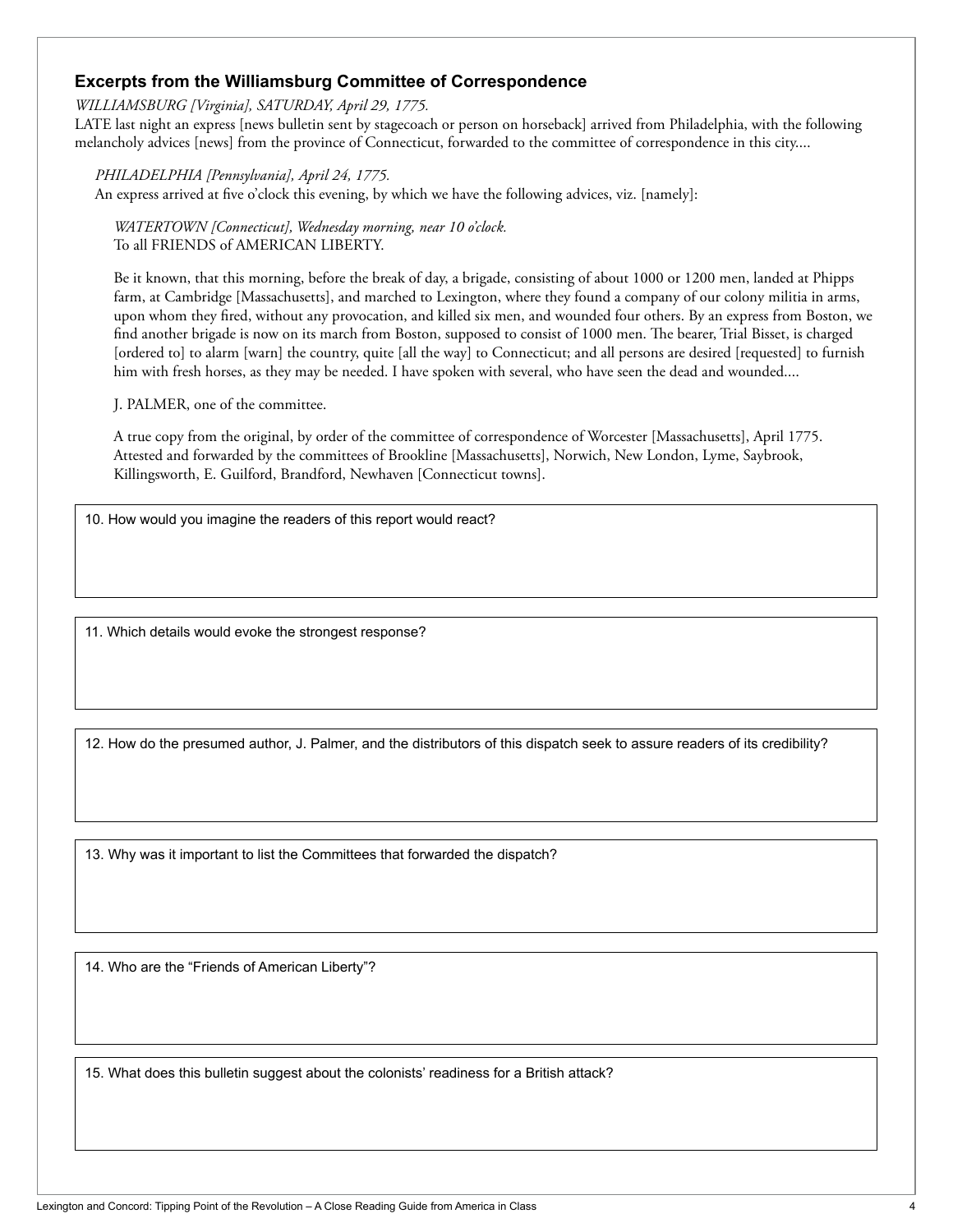#### **Excerpt from the Resolution signed by citizens of Cross Creek, Cumberland County, North Carolina, 1775**

The actual commencement of hostilities against this Continent by the *British* Troops, in the bloody scene on the nineteenth of *April* last, near *Boston*; the increase of arbitrary impositions, from a wicked and despotick Ministry [Parliament]; and the dread of instigated insurrections in the Colonies, are causes sufficient to drive an oppressed People to the use of arms: We, therefore, the subscribers [signers], of *Cumberland* County, holding ourselves bound by that most sacred of all obligations, the duty of good citizens towards an injured country, and thoroughly convinced that under our distressed circumstances we shall be justified before you in resisting force by force; do unite ourselves under every tie of religion and honour, and associate as a band in her defence against every foe; hereby solemnly engaging, that whenever our Continental or Provincial Councils shall decree it necessary, we will go forth and be ready to sacrifice our lives and fortunes to secure her freedom and safety.

16. Judging from this resolution, what impact did the news from Lexington and Concord have on the inhabitants of Cumberland County, North Carolina?

17. Do you think everyone in Cumberland County agreed with the sentiments expressed in the resolution?

18. What does the author mean by "instigated insurrections"?

19. Why should people in North Carolina care about the rights and liberty of Massachusetts farmers? What reasons does the resolution provide?

20. Since the Continental Congress had not declared independence at this point, what is the meaning of an "injured country"?

21. Why did the inhabitants of this community appeal to "religion and honor"?

22. To what extent is this resolution a response to the Battles of Lexington and Concord, and to what extent is it designed to provoke a response to the battles?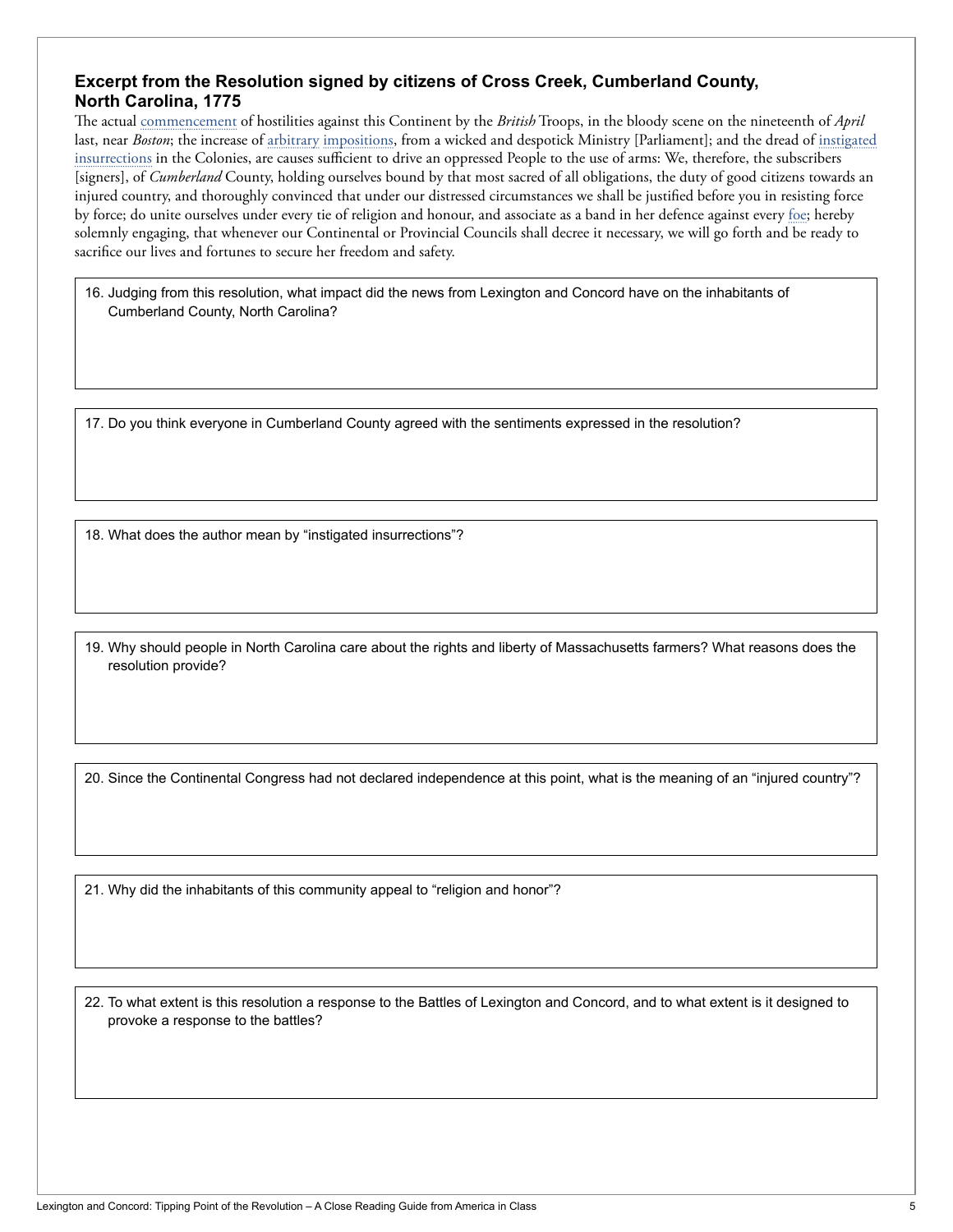23. What does this resolution commit the men of Cumberland County to do?

#### **Excerpt from Reverend Jonas Clark's sermon,** *The Fate of Blood-Thirsty Oppressors***, preached in Lexington, Massachusetts, April 19, 1776, on the first anniversary of the Battles of Lexington and Concord**

... [One great purpose of this sermon] is to rouse and excite us to a religious acknowledgment of the hand of God, in those distressing scenes of MURDER, BLOODSHED and WAR, we are met to commemorate, upon this solemn occasion.... And this is the place where the fatal scene begins! — They [British troops] approach with the morning's light; and more like *murderers* and *cut-throats*, than the troops of a *christian king*, without provocation, without warning, when no war was proclaimed, they draw the *sword of violence*, upon the inhabitants of this town [Lexington], and with a *cruelty* and *barbarity*, which would have made the most hardened savage blush, they *shed* INNOCENT BLOOD! — But, O my GOD! How shall I speak! — or how describe the distress, the *horror* of that *awful morn, that gloomy day!* — *Yonder field* can witness the *innocent blood* of our *brethren* slain! — And from thence does their *blood* cry unto God for vengeance from the ground!... From this *remarkable day* will an important *era* begin for both *America* and *Britain*. And from the *nineteenth of April*, 1775, we may venture to predict, will be dated, in future history, THE LIBERTY or SLAVERY of the AMERICAN WORLD, according as a sovereign God shall see fit to smile, or frown upon the *interesting cause*, in which we are engaged.

24. Why does Reverend Clark urge his congregation to acknowledge God's hand in the battles of April 19th, 1775?

25. Identify the specific elements that Reverend Clark uses to rouse the emotions of his congregation.

26. Was it fair for Reverend Clark to call the British troops "murderers" and "cut-throats"?

27. What did Reverend Clark mean when he said that April 19th, 1775, was the beginning of a new AMERICAN WORLD?

28. According to Reverend Clark, what would a colonist have to do to avenge the killing of local militiamen?

29. Could the people who listened to Clark's sermon turn back and restore the old imperial order?

ί,